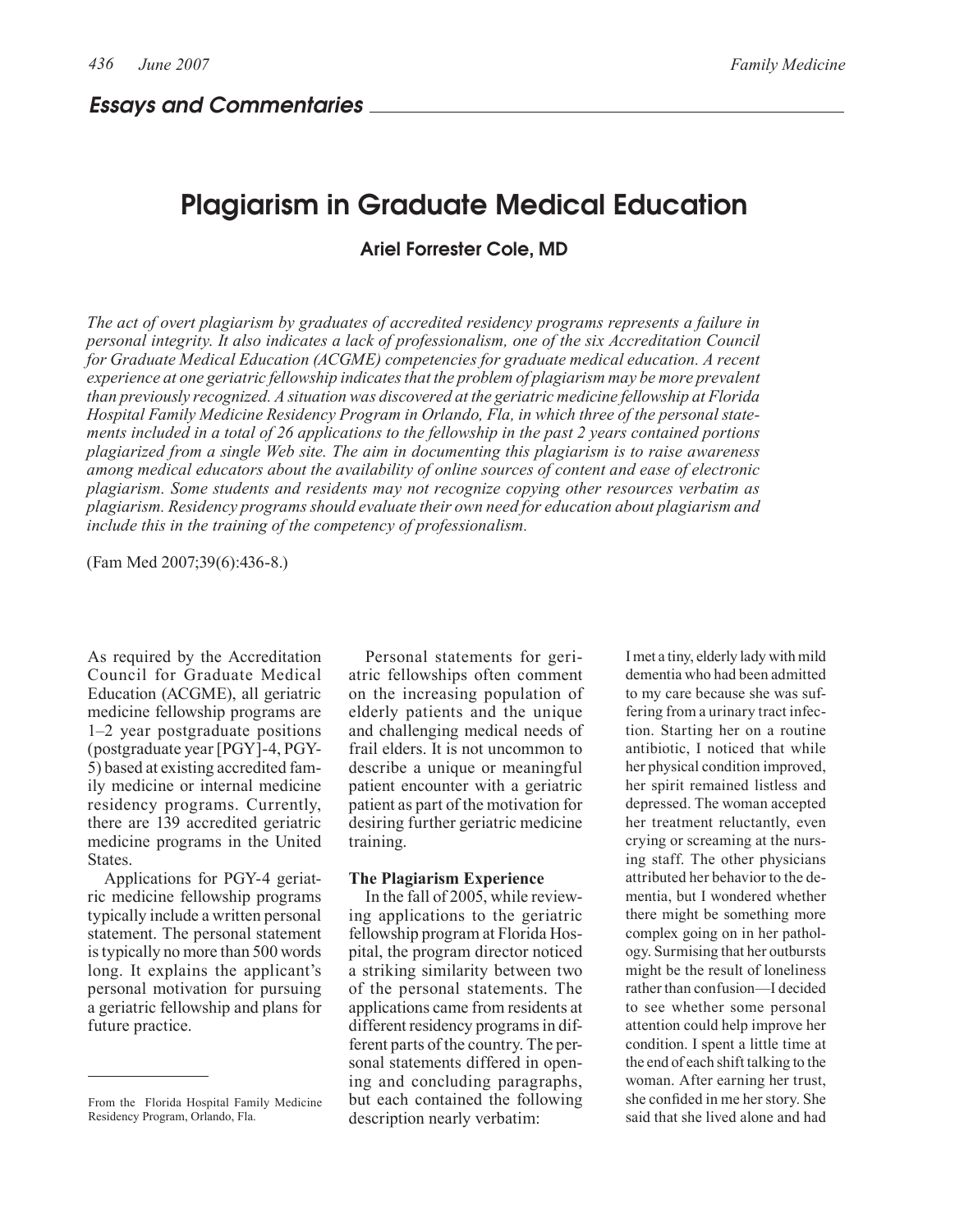recently lost her husband and son. She felt lonely and had no friends. Realizing that her asocial behavior was the result of deep-seated pain, I gave the best medicine I could offer: my friendship.

One day several months later, I had a wonderful surprise during my rotation in ambulatory medicine. Working at the local senior center, I was approached by a tiny but happy-looking woman. She asked whether I remembered her, and I immediately recognized her voice. It was my patient. I was surprised by how much she had changed. As her eyes sparkled with life and interest, she said something to me I will never forget: 'Thank you, doctor, for what you have done for me.'1

A Google search for "Geriatric Personal Statement" provided a listing of 774,000 Web sites. The first Web site listed was www. essayedge.com, an editing service that offers to improve various types of essays for a fee. One of the examples provided is a geriatric personal statement, complete with before and after versions for a potential customer to review. The polished geriatric personal statement on the Web site contained the extended story repeated above. All personal statements were then checked for possible plagiarism against Internet sources. Upon review of the applications received the previous year, a third application was found containing a personal statement partly plagiarized from the same Web site.

In the experience of the faculty at Florida Hospital Family Medicine Residency Program, the problem of plagiarism is not limited to personal statements. Several residents have plagiarized portions of or entire oral presentations by failing to cite the source. When confronted, many expressed dismay and claimed that they did not intend to represent the content as their own and did not know that it was necessary to cite another's work.

#### **Why Learners Plagiarize**

The first reason why learners plagiarize is obvious—access. The current students or residents are far more adept at utilizing computers to find information than many of their instructors. The Internet allows for a virtually limitless supply of information accessible in seconds. Years ago, to plagiarize required a word-for-word retyping of a document or text on a typewriter. The typists certainly knew they were plagiarizing. The seconds it takes to cut a paragraph or two from an Internet Web site and paste it into your electronic document may reduce the awareness of stealing that content.

Another reason may be that applicants, particularly those for whom English is not a primary language, may be uncomfortable with their writing ability. Medical documentation rarely requires writing with complete sentences or correct grammar. Residents, regardless of primary language, likely feel out of practice with writing prose when composing their personal statements, thus making plagiarism more attractive.

A third reason is even more problematic. There may be a generational gap in the perception of plagiarism. The learners may not perceive plagiarism as a significant wrong. One example of plagiarism in the form of one medical student writing a paper for another student was published by Emilie Osborne, MD, MPH, in 2000. In it, Dr Osborne points out that the student and faculty response to the admitted cheating varied greatly, with faculty supporting dismissal and students expressing that because the paper was in a "trivial course" and not for publication, the act was balanced by the good of "helping your buddy."2

A survey of medical students in 1980 found that 58% reported cheating.3,4 Rennie and Crosby surveyed medical students and found that 56% reported that they had engaged in or would consider engaging in copying directly from published text and only listing it as a reference.4 The authors noted that this response "may indicate students' lack of understanding regarding referencing text appropriately and also a need for clear guidelines."4

Even more controversial is the idea of a difference in cultural perceptions of plagiarism. While a discussion of the moral codes forbidding stealing of the written word in various world cultures is beyond the scope of this document, perception of what constitutes public versus private property does vary from one culture to another. Learners from varying cultural backgrounds greatly enrich the medical school and residency landscape, but some need instruction in proper citation and the expectations of their current national residence regarding plagiarism.

Additionally, international medical graduates training in the United States with J-1 or H-1B visas may be allowed to remain in the United States longer by pursuing education beyond the completion of a traditional residency and continuing on to a fellowship program. It is difficult to judge the degree of effect this may have on motivation to pursue further graduate medical education, but combined with a lack of comfort with written English prose, it may contribute to plagiarism in personal statements.

## **Failure of Professionalism Training**

Whatever the reason, it is often said, "To tolerate is to teach." Certainly most educators, whether in the medical school or graduate medical education setting, would agree that plagiarism, when recognized, should be confronted. Beyond this, the Accreditation Council for Graduate Medical Education (AC-GME) has charged residencies with the task of teaching and evaluating professionalism in our students. It is